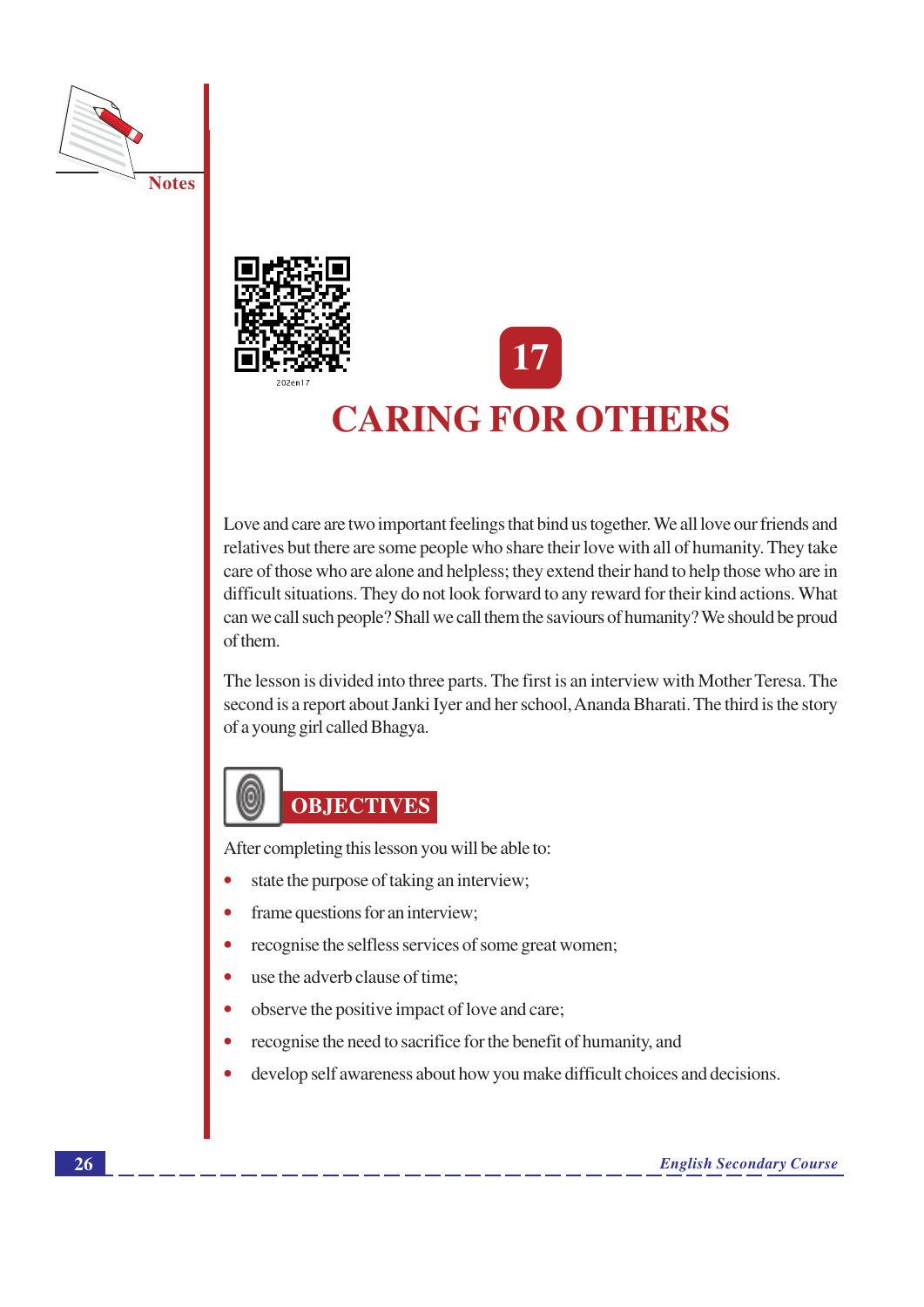

Mother Teresa looked after the poor and the needy. What did she do for the dying?

We will get to know about Mother Teresa. She was born in South Yugoslavia. At the age of nineteen she came to Darjeeling, India to teach. In 1931 she decided to serve the poorest of the poor. She belonged to the order of Missionaries of Charity. They run forty schools, where about 30,000 children are educated. They also have mobile dispensaries, training centers and destitute homes for the poor and the needy. In 1979, she received the Nobel Prize for her services to the poor. She was also given the Bharat Ratna by the Government of India in 1980.

Here is an extract from an interview with Mother Teresa. The interviewer is the well known journalist, Malcolm Muggeridge. Does it tell us how Mother Teresa cared for the poor? Let's read and find out.



Fig. 17.1

### **Section I**

Malcolm: When you say *Home for the Dying* do you mean that these are people on the streets who have been abandoned and are dying?

Mother Teresa: Yes, the first woman who I saved, was picked up from the street. She had been half-eaten by the rats and the ants. I took her to the hospital, but they could not do anything for her. They only took her in because I refused to move until they accepted her. From there I went to the municipality and asked them to give me a place, where I could bring such people. The health officer of the municipality took me to the Kali Temple and showed me the dharamshala. I was very happy to have that place. Within twenty four hours we had our patients there, and we started the work of the home for the sick and the dying. In 1952, we opened the first Home for the Dying.

Malcolm: What exactly are you doing for these dying people? I know you bring them in here.

Mother Teresa: First of all we want to make them feel they are wanted; we want them to know that there are people who really love them, who really care for them at least for the

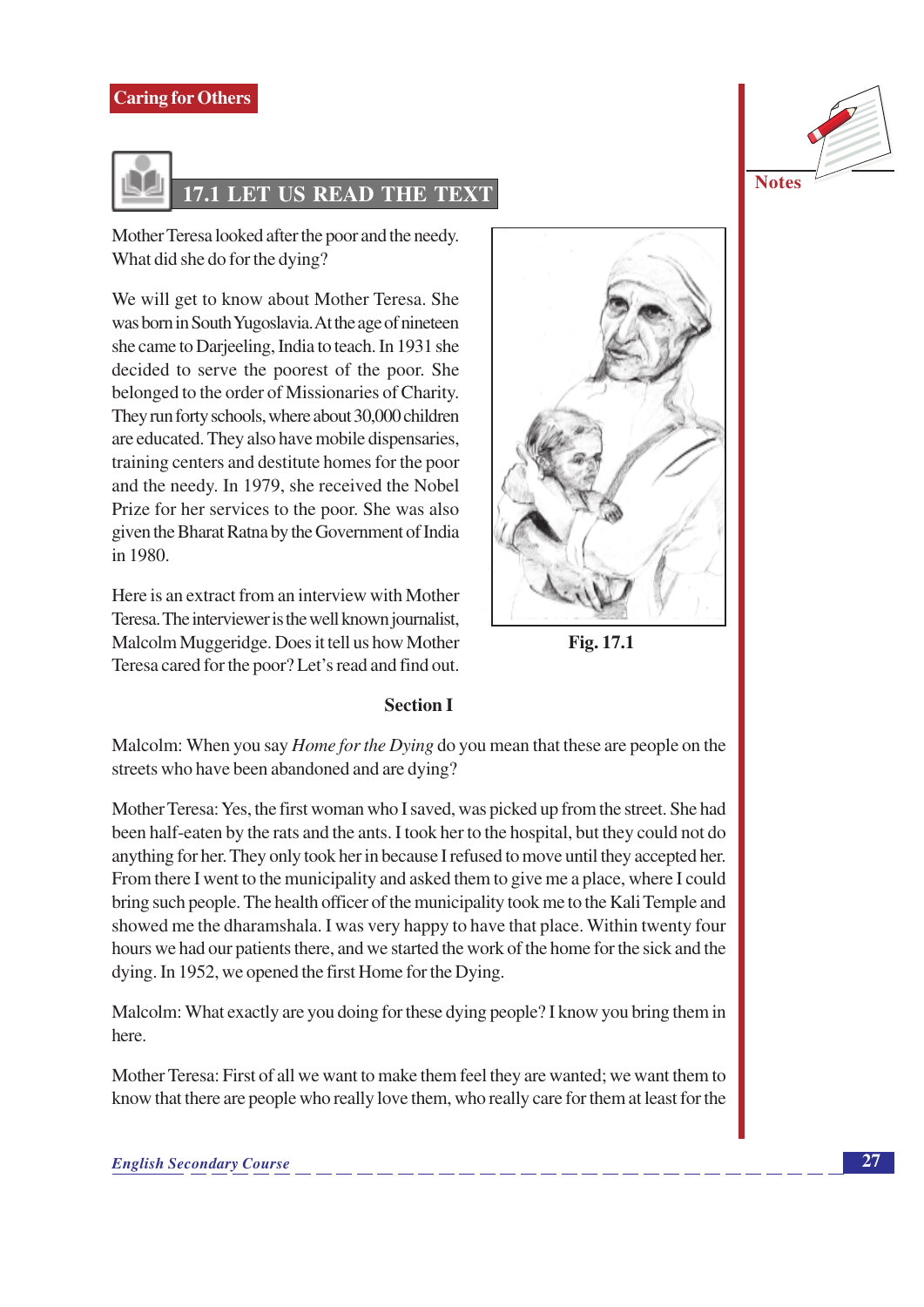

**Notes** 

few hours that they have to live. They too should know that they are the children of God and that they are not forgotten and that they are loved and cared.

Malcolm: What happens to those who are cured?

Mother Teresa: Those who are able to work – we try to find some work for them, the others – we try to send them home, where they can spend at least a few years in happiness and comfort.

### **Section II**

A little distance from the Tarnaka crossroads, you come across a quiet house called Needa (refuge). Attached to it is a small school where in the afternoons, you will come across many little girls who are domestic servants, learning to read. This is no non-formal education center. Education is a very serious business here. The girls get to write their public exams, some of them join residential schools (after clearing the entrance exams) and some others go for higher studies. Innovative teaching methods help these first generation learners. Field trips, discussion on current events are common features in this school. Ananda Bharati is not just about education, many people have commented that the children here are transformed into confident individuals and that the values imbibed here stay with them wherever they go.



Fig. 17.2

Innovative introducing new ideas, methods

imbibe - develop

sprightly - active and lively

unassuming - modest, humble, simple

unprecedented - not matched by any previous example

preponderance superiority in power or influence

The woman who runs the school and whose has a house in 'Needa' is Janaki Iyer, simply called Ja by her friends, Janaki could well be your neighbour across the wall babysitting her grandchildren. This sprightly 70-year-old is an unassuming, soft-spoken lady and comes across as a very gentle person. She chooses her words carefully, the precision speaks of a well-ordered mind.

She attracts young people to her like bees to honey. Her school, appropriately enough called Ananda Bharati, has attracted many younger professionals in an unprecedented way to lend their time and effort to this venture. A computer professional helps with the accounts; a Linguistics professor teaches Hindi; another professor teaches English, and another music. Despite the preponderance of highly-educated teachers, Janaki has been able to attract and retain teachers from under-privileged backgrounds. When a child needs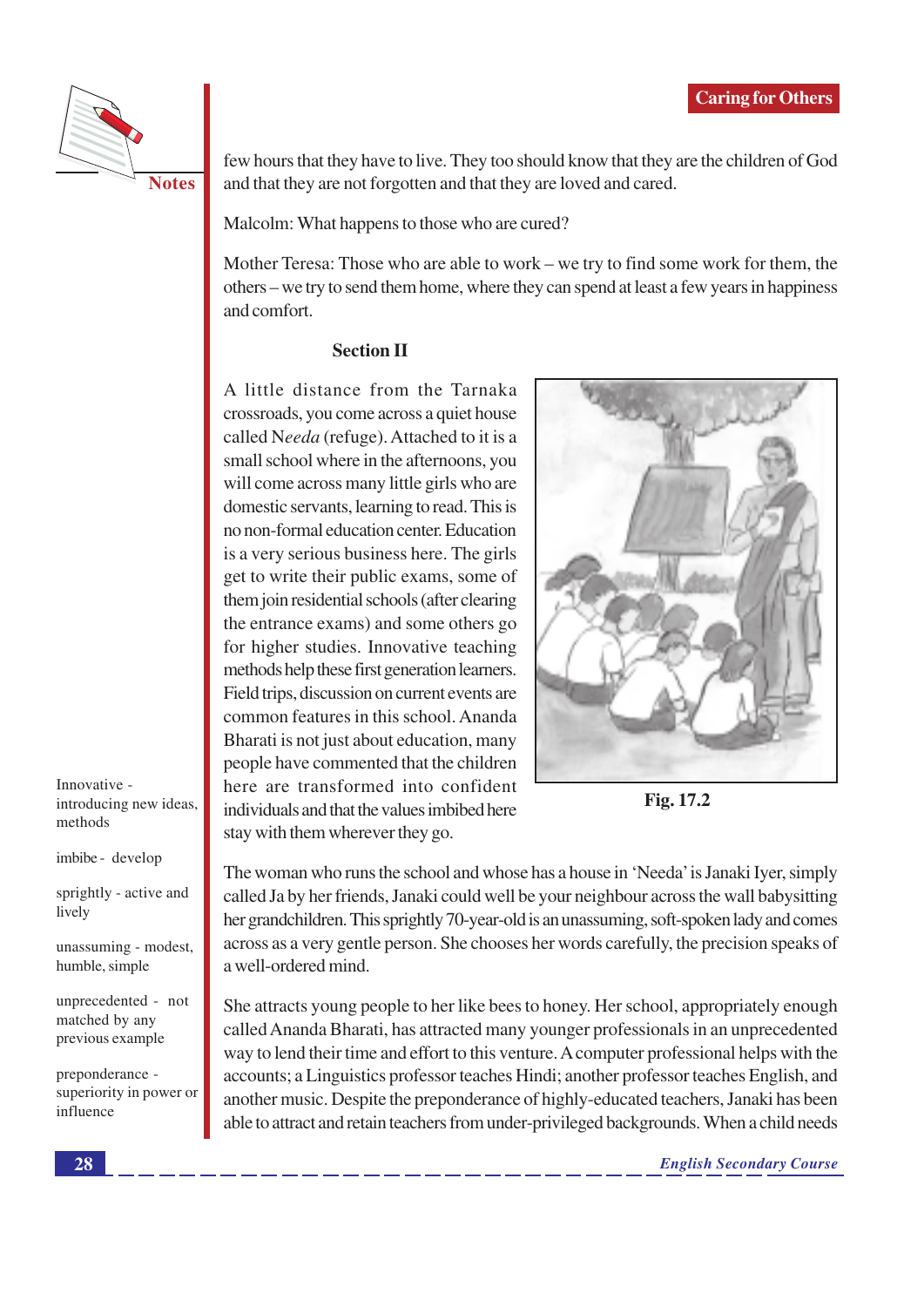

to be put into a residential school, or needs to go in for higher studies in college, Janaki has many friends who help in sorting out the myriad problems that crop up.

Sandhyarani, a 15 year old, says that she liked the combination of studies with vocational training.

Janaki Iver is doing a yeoman service to these domestic workers by educating them. "I am getting a lot of help from committed teachers and young enthusiastic professionals, who volunteer to help in the school. I am very thankful for it," she says. With such committed social workers, there is hope on the horizon.

BHAGYA is a ten-year old, who attends my nonformal education unit "Ananda Bharati". She comes to my class, which starts at 2 p.m. with her younger sister Swarna and baby sister, Swapna. As soon as she comes to class there is a change in Bhagya. She sheds her responsibilities the instant she hands over Swapna to me. For the next two and a half hours, she like any other child of her age, is interested in her work be it an exercise in Telugu or sums or some drawing.

After playing around for a while and scribbling on a slate Swapna settles on my lap for her siesta. Work gets more intense after Swapna is put down. Before any of us realize it, it is 4.15 and time for games. On good days Swapna sleeps through this also. At a quarter to five all are ready to leave for home.

One afternoon in July, Bhagya came to class wearing a pair of rubber slippers. She explained that she had started working for the occupants of a flat. This gave her a little money to get some things for herself which she badly needed. Another day she wore pretty green



Fig. 17.3

bangles on her slender wrists. They looked beautiful on her bringing Sarojini Naidu's "delicate, bright rainbow-tinted circles of light" to my mind. Soon she had a set of new clothes.

Days went by. We continued our work in the afternoon. Bhagya was busy cooking and looking after Swapna in her own home. She also had her work in the flat on the 3rd floor. Some days she was late coming to my class and took my admonition with a serious downcast look.

One day I found Lakshmi, another of my students going along with Bhagya to the newly constructed flats. When I asked her what she was up to she said Bhagya had got her work in one of the new apartments. Bhagya herself came running to me and said, "The lady of that house wanted me to work for her for a hundred rupees per month. I know that I cannot take on more work if I want to study in the afternoon. So I decided that I would give Lakshmi the job." I was stunned.

**English Secondary Course** 

yeoman service - a useful service

myriad - many in number

siesta - afternoon nap, a short sleep in the afternoon

admonition - scolding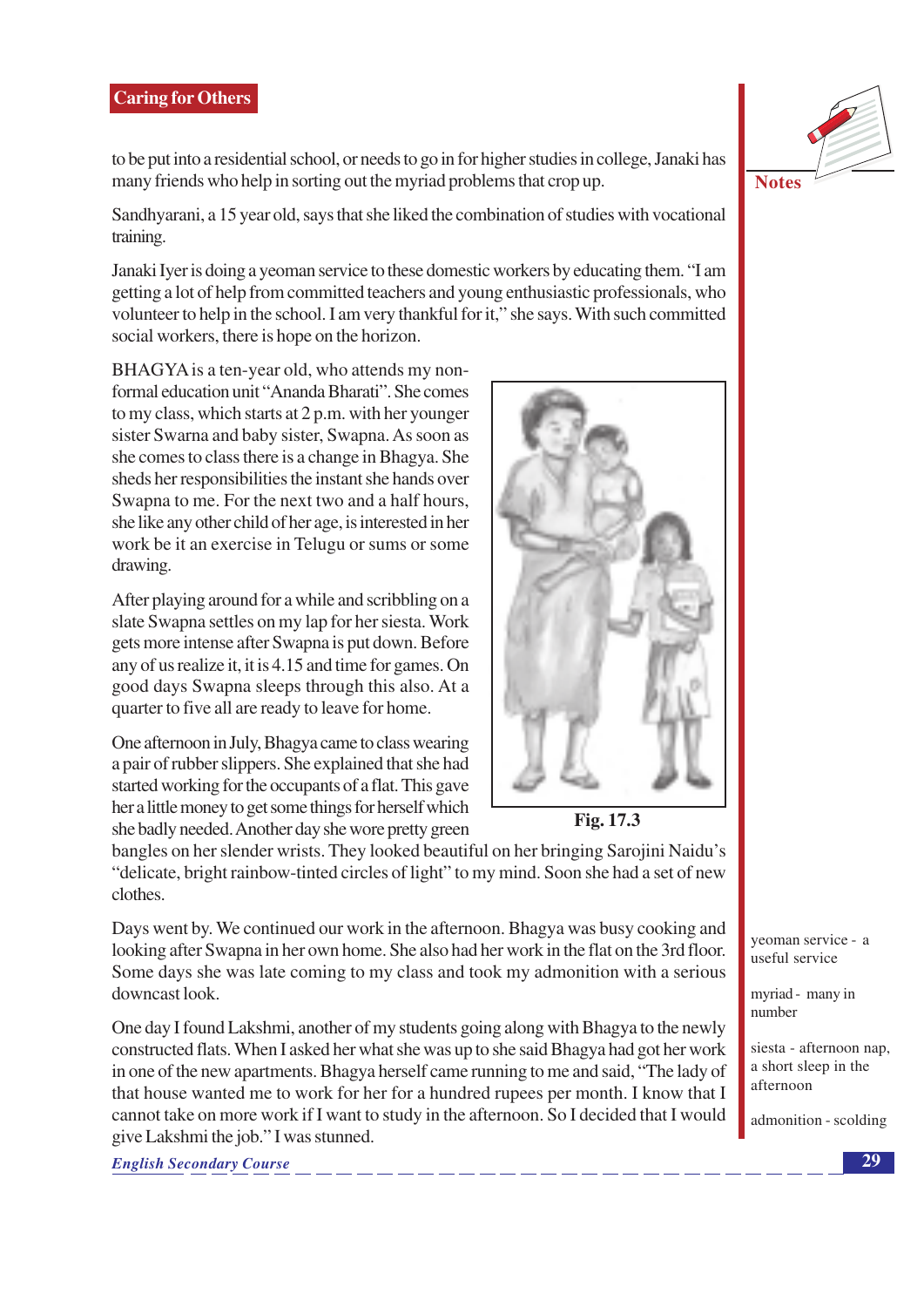

**Notes** 

Bhagya had made a deliberate choice, giving up a hundred rupees every month in order to study. What was even more remarkable was the matter of fact way she said it. To her the issue seemed crystal clear. There was awe in her voice when she mentioned the grand sum of 100 rupees or 'Vanda' as she called it in Telugu but there was no a trace of regret in either her face or voice for having given it up.

### 17.2 LET US UNDERSTAND THE TEXT

### **17.2.1 PART 1**

Malcolm: When you say home for .............few years in happiness and comfort.

Have you heard of Mother Teresa? Mother Teresa looked after the dying and the destitute. She was born in South Yugoslavia. At the age of nineteen, she came to Darjeeling, India. She belonged to the order of Missionaries of Charity. She is a winner of the Nobel Prize and the Bharat Ratna for her work among the poor.

In this interview the well known journalist Malcolm Muggeridge talks with Mother Teresa about her work. Mother Teresa tells about how she set up her Home for the Dying. She also explains what they do for the people who are brought to the Home for the Dying. Poor, sick, and helpless people who are unwanted and abandoned by their own families are brought to the Home for the Dying. They are loved and cared for in the Home. Some of them die, but they die knowing that they are loved and cared for. Some of them become healthy again, and the Missionaries of Charity try to send them to their own homes or help them to find jobs.

### **INTEXT QUESTIONS 17.1**

- 1. What kind of people did Mother Teresa take care of and why?
- 2. How did Mother Teresa force the hospital to take in the sick woman?
- $\overline{3}$ . Where did Mother Teresa set up the first home for the sick and the dying?
- 4. How did she settle her patients when they were cured?
- 5. Tick the correct answer to complete the given statement.

Malcolm Muggeridge interviewed Mother Teresa to

- know about her work and achievements
- know her opinions
- test her knowledge for a job
- Think of a sick, unhappy or helpless person in your family/neighbourhood who has 6. responded well to love and care. What change have you noticed in this person?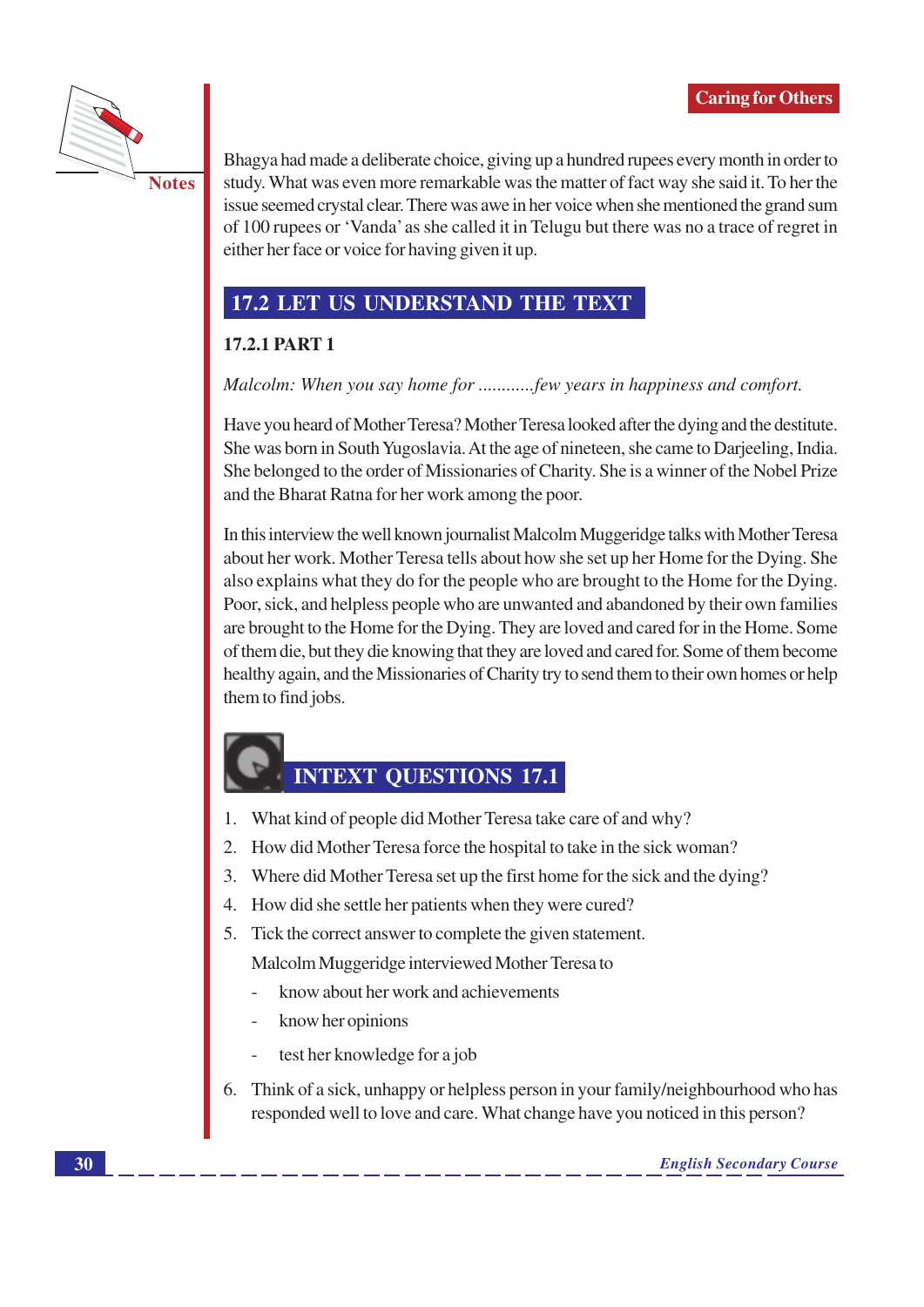### **17.2.2 PART 2**



What should a 70-year old woman do? Sit at home? Play with her grand-children? Or should she take an unusual path and start teaching under-privileged children in her courtyard? The Deccan Chronicle tells us how Janki Iver chose the last option, and runs a school called Ananda Bharati

Janaki Iver is a 70 year old woman who is very different from other women of her age. She teaches girls who are domestic helpers and who therefore can not attend a formal school. The Deccan Chronicle publishes a report about Janki Iyer and her non formal school called Ananda Bharati. The report tells us that although the school is a non formal institution, the students and the teachers are very serious about education and examinations. The school has very highly qualified teachers and other staff. The aim of the school is to educate the students as well as to make them strong and confident people with values and skills which will stay with them all their lives.

# **DO YOU KNOW**

Non formal education takes place outside recognised educational institutions. It is based on the following principles:

- an acceptance and belief that education is important
- **C** relevance to the disadvantaged group
- concern with special categories of persons  $\bullet$
- clearly defined objectives and purposes  $\bullet$
- flexibility in organisation and methods

## **INTEXT QUESTIONS 17.2**

- 1. Who set up Ananda Bharati school and for whom?
- 2. Ananda Bharati is a non formal school but the author says, "This is no non-formal" education center." Why does the author say that?
- 3. Describe Janki Iver in 60-80 words.
- 4. Who are the people who help Janki Iyer in her work?
- 5. Choose the correct options to complete the following statements.
	- a. A first generation learner is a person ...

### **English Secondary Course**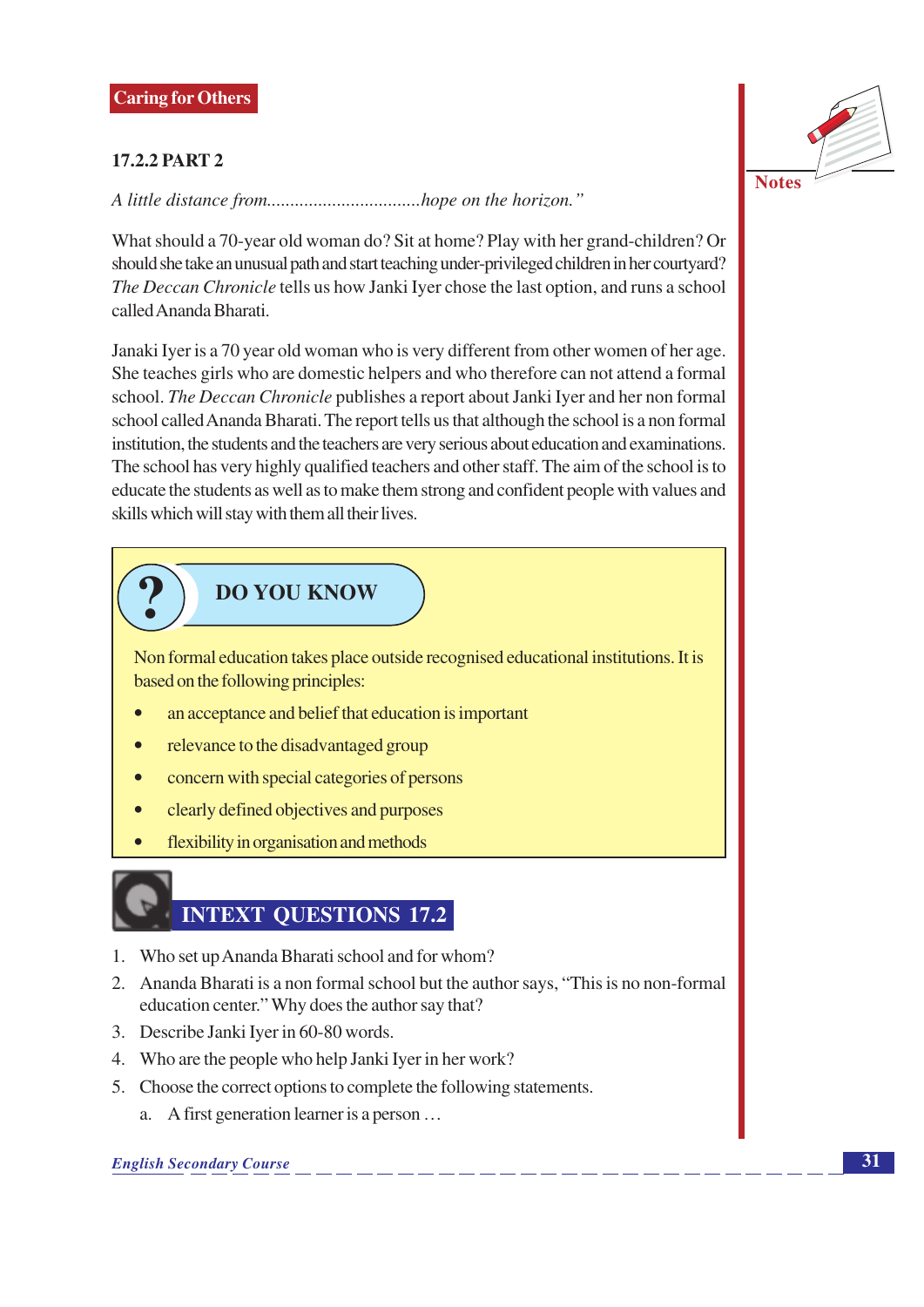

who goes to school for the first time.

- who is the first in the family to go to school.
- who learns about first generation.
- A well ordered mind is ... h.
	- a mind that is in order.
	- a balanced mind.
	- a fit mind.
- 6. Say whether the following are true or false:
	- a. Ananda Bharati is located in a house called Needa.
	- b. Ananda Bharati does not prepare girls for public exams.
	- c. At Ananda Bharati children are transformed into confident individuals
	- d. Many professionals teach at the school.
	- The school has a combination of highly educated teachers and teachers from the  $e<sub>1</sub>$ underprivileged class.
	- Janki Iyer has to handle all the problems alone. f.

# **LET US DO 17.1**

Talk to the girls in your neighbourhood who work as domestic helpers. Find out how many of them have or have not received elementary education. Persuade the girls who have not received elementary education to go to a non-formal school, or if you have the time and the will, teach them yourself.

### **17.2.3 PART 3**

### Bhagya is a ten year old ...........................all the rainy teaching days seem worthwhile.

As you know there are many people who want to go to school and improve their lives by educating themselves. Yet they are not always able to do this for many reasons such as family responsibilities, sickness, or shortage of money. In this unit Janki Iyer tells the story of one such person called Bhagya. Bhagya is a poor girl who studies at Ananda Bharati. Despite her many and difficult responsibilities, this ten year old girl does not give up her studies. Supported and helped by Janki Iyer, she continues to study. One day she has to make a difficult decision. She has to choose between money and an education. She refuses an offer of work that would give her a lot of money, because this work will not leave her time to study and continue with school.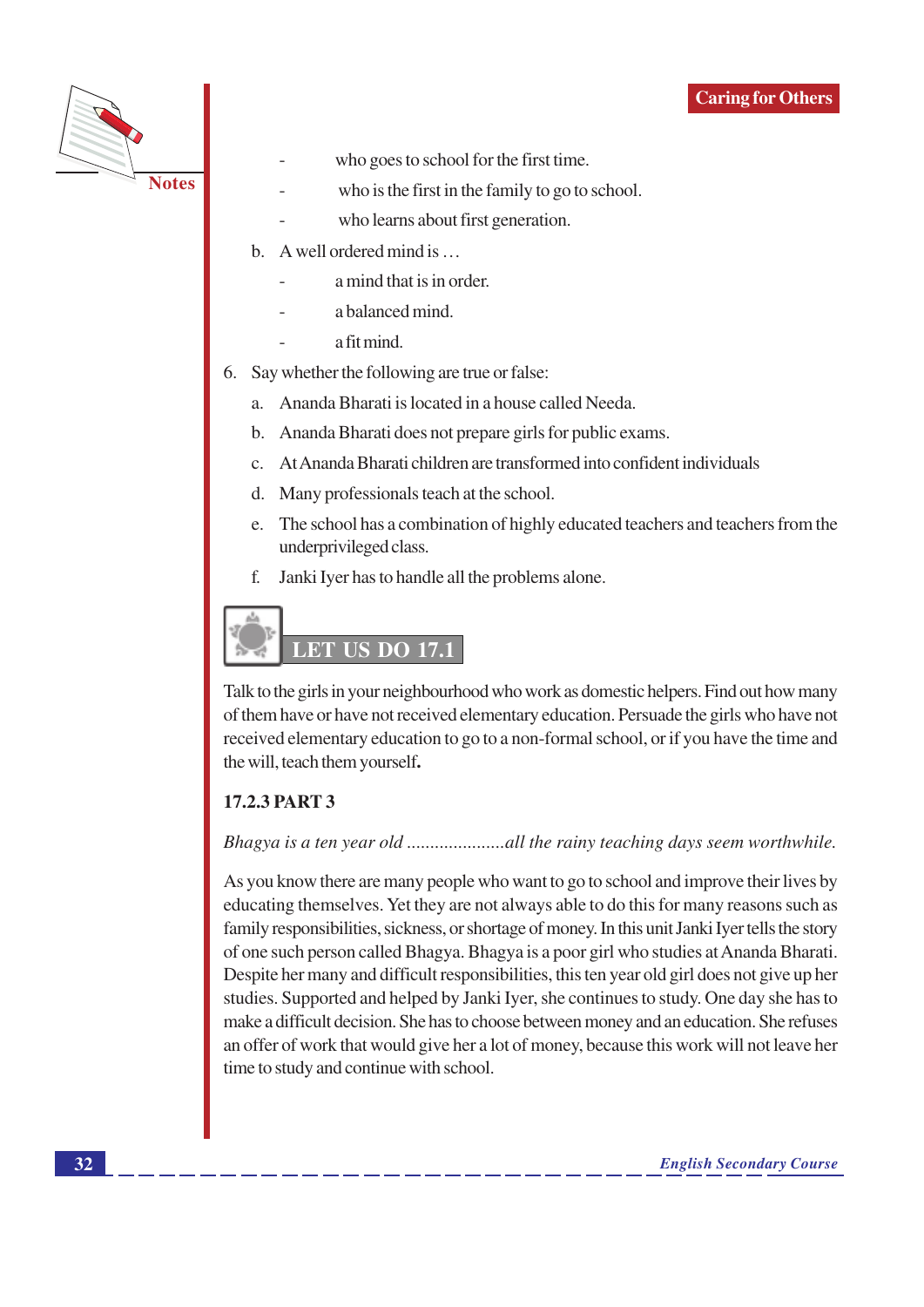

- 1. Who was Bhagya?
- 2. How did Janki Iyer share Bhagya's responsibilities in the school?
- 3. State how Bhagya changed as soon as she came to the class?
- 4. Where did Bhagya start working?
- 5. What new things did she buy with the money she earned?
- 6. Why did Janki Iyer scold her?
- 7. What was the difficult choice Bhagya had to make?
- 8. a. What choice did Bhagya make?
	- b. What was remarkable about her choice?

# **DO YOU KNOW**

According to world surveys of primary education in the world...

- the difference between the number of girls and boys in primary education is the biggest in India
- there are about 8 million fewer girls than boys in the first five years of education in **India**

Some of the schemes launched by the Government of India and the State Governments to promote the education of girls are:

- the Ladli Scheme of Department of Women & Child development, Delhi. The  $\bullet$ scheme gives Rs 100,000 to a girl student when she becomes 18 years old.
- Haryana, Madhya Pradesh and some other states provide bicycles to girl students  $\bullet$
- the Central Government's scheme to award scholarships for the girl child

## abc 17.3 LET US LEARN GRAMMAR

### **Adverb Clause of Time**

Read these statements from Part 3. The underlined words are adverb clauses of time. As soon as she comes to the class there is a change in Bhagya.

**English Secondary Course** 

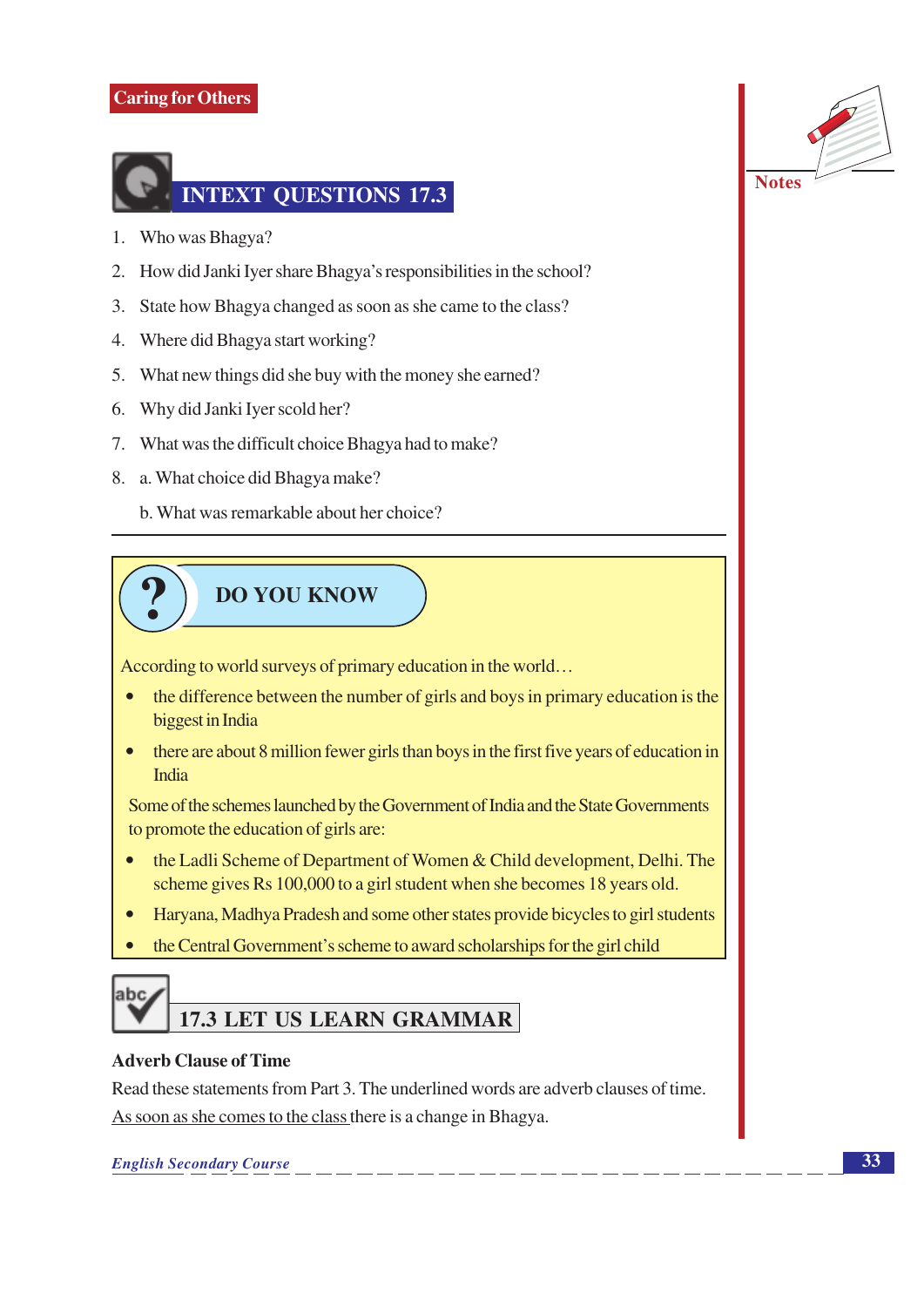

After Swapna has played around for a while she has her afternoon nap.

An adverb clause begins with words like whenever, while, after, before, since, when, as, as soon as, till. An adverb clause of time tells us about the time when a certain action is performed. An adverb clause answers the question 'when' about the main clause. For example: When is there a change in Bhagya? When does Swapna have her afternoon nap?

An adverb clause should not be confused with an adverb.

Look at the two sentences given below:

- I saw the movie yesterday.
- I saw the movie before I left for Jaipur.

Both the sentences answer the question 'when', but in the first sentence 'vesterday' is an adverb. It is not a clause.

In the second sentence, when you ask the question 'When did you see the movie?' you get the answer 'before I left for Jaipur', which is a clause. A clause has a subject and a full verb, i.e. a subject and a predicate. The answer 'before I left for Jaipur' has a subject (I) and a verb (left). So it is an adverb clause of time.

### **Exercise**

1. Fill in the blanks in the following sentences to get an adverb clause of time:

|               | a.                                                     |  |
|---------------|--------------------------------------------------------|--|
|               | if                                                     |  |
|               | because                                                |  |
|               | after                                                  |  |
|               |                                                        |  |
|               | before                                                 |  |
|               | so that                                                |  |
|               | ï                                                      |  |
| $C_{\bullet}$ | the crop is harvested (cut), it is sold in the market. |  |
|               | ï                                                      |  |
|               | although                                               |  |
|               | after                                                  |  |
|               |                                                        |  |
|               | ï                                                      |  |
|               | though                                                 |  |
|               | while                                                  |  |
|               | <b>English Secondary Course</b>                        |  |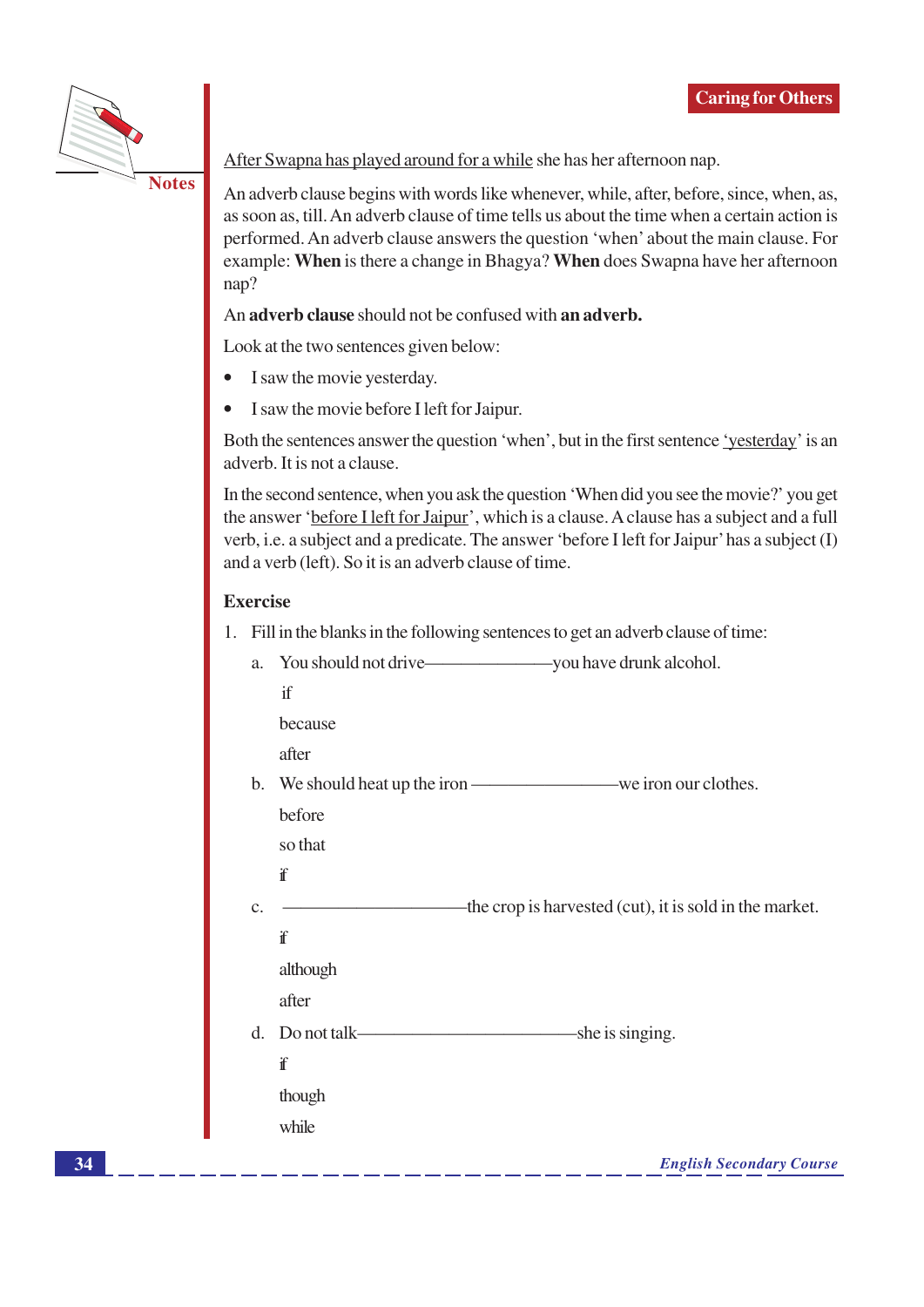so that

when

because

- 2. Complete the following sentences by adding an adverb clause of time:
	- a. They go to their daughter's school when —
	- b. Bhayana shifted to Mumbai after —
	- c. I had arrived at the platform before —
	- d. The doctor comes whenever  $\equiv$
	-

# 17.4 LET US WRITE

You have read an interview in Part 1 and a report in Part 2.

### What is an interview?

An interview is a conversation between two or more persons.

It is a conversation in which questions are asked by the interviewer to get information from the interviewee.

An interview is conducted for a specific reason.

- It could be an interview to test the knowledge and suitability of a person for a particular job. This is the most common kind of interview.
- An interview can be conducted to collect information about the life, work and achievements of a famous person.
- It could also be an interview of a well known person to find out his/her opinion about important social, political, cultural and other topics.

### What is a report?

- A report is a presentation of information already collected through an interview, observation, or in some other way.
- Some important features of a report are:
	- relevant and accurate facts.
	- use of narrative style for presentation.
	- coherence and connectivity of points.

Comments may be added.

### **English Secondary Course**



**Notes**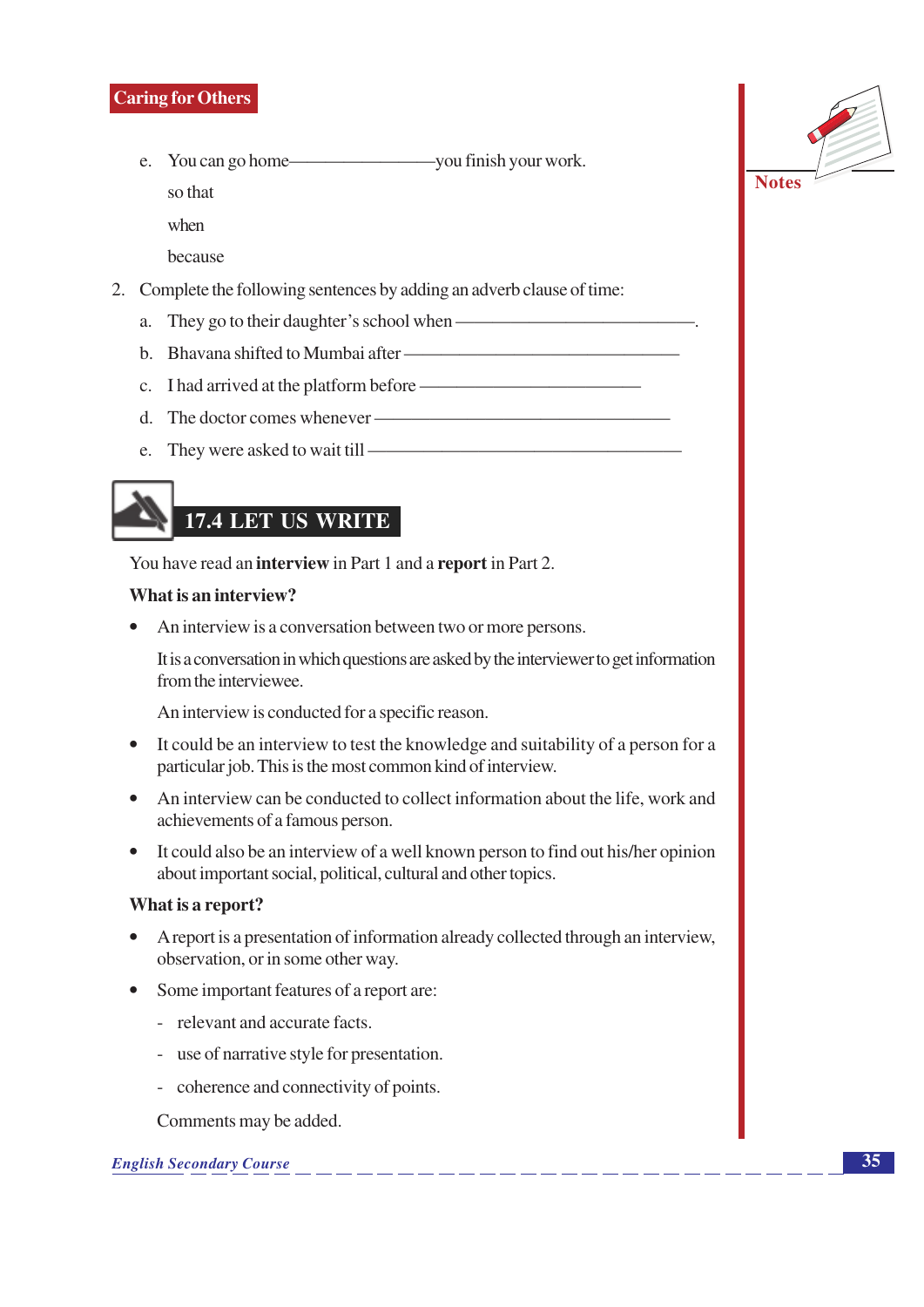

When interviewing someone you have to form your questions very carefully so that you are able to get the maximum information from the interviewee.

### **Exercise**

Imagine that you have to interview Janki Iver to collect information about Ananda Bharati School. Make a list of five questions you would ask her.



## **WHAT YOU HAVE LEARNT**

Love and care join people. You can create a better society if you take care of the people who need you. You can do it in many ways. You can take care of the sick and neglected like Mother Teresa did, or you can hold the hand of a little child who has to cope with the responsibilities of an adult and help him/her to move forward like Janki Iyer did. There are other ways you can help the needy, and each of us should try to help such people in whatever way we can. However, a person who is in a difficult situation should set goals for himself/herself and work very hard to achieve them like Bhagya did. You should not give up hope and courage or forget what your goals are. You sometimes need help from others who are in a position to help, but you also need to help yourself by working hard to improve your life and achieve your goals.

# **TERMINAL QUESTIONS**

 $\mathbf{L}$ 1. Read the following phrase from the text:

"delicate bright rainbow tinted circles of light"

In the above phrase, the poet Sarojini Naidu has used some adjectives to describe bangles. Explain how each adjective describes a feature of the bangles.

2. Now read the sentence given below:

"It's rainbows like these that make all the rainy teaching days worthwhile."

In the above sentence the writer has used 'rainbows' and 'rainy days' as symbols.

Complete the statements below by choosing the correct meaning of rainbows and rainy days from the given options.

- Rainbows in the context of the lesson refer to: a.
	- seven colours
	- beautiful moments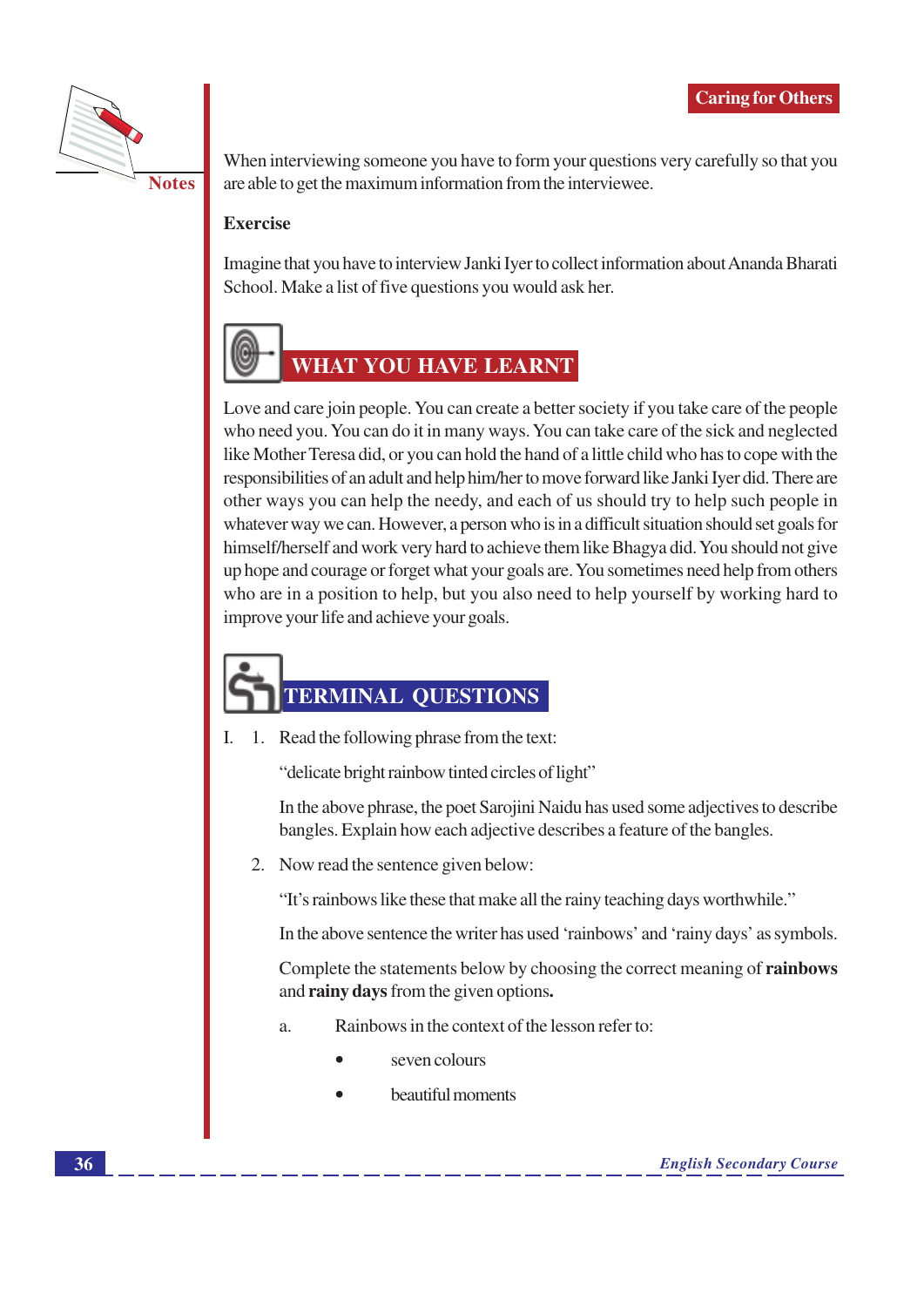- a beautiful phenomenon of nature
- b. Rainy days in the context of the lesson refer to
	- when it is raining.
	- old age
	- difficult moments
- II. 1. How did Mother Teresa make her patients feel comfortable?

2. In what way is Ananda Bharati a unique school?

3. Who should be given the credit for Bhagya's education - Janki Iyer or Bhagya? Why?

4. State the three words the writer has used to describe Janki Iyer. Do you know somebody who has one or all three of these characteristics? Write a short description of that person in about 50 words.

5. Think of a time when you had to make a difficult choice. Describe the situation and the options you could choose from. State the choice you made. Explain why you made that choice.



### **17.2.1 PART 1**

### **INTEXT QUESTIONS 17.1**

- 1. Mother Teresa took care of the old and the sick who were unwanted and abandoned by their relatives.
- 2. Mother Teresa refused to move away from the hospital until they admitted the sick woman.
- 3. Mother Teresa set up her first home for the sick and the dying in a dharamshala near the Kali Temple.
- 4. Mother Teresa found work for those who could work. She tried to send others to their homes.
- 5. Malcolm Muggeridge interviewed Mother Teresa to know about her work and achievements.
- 6. Individual responses.

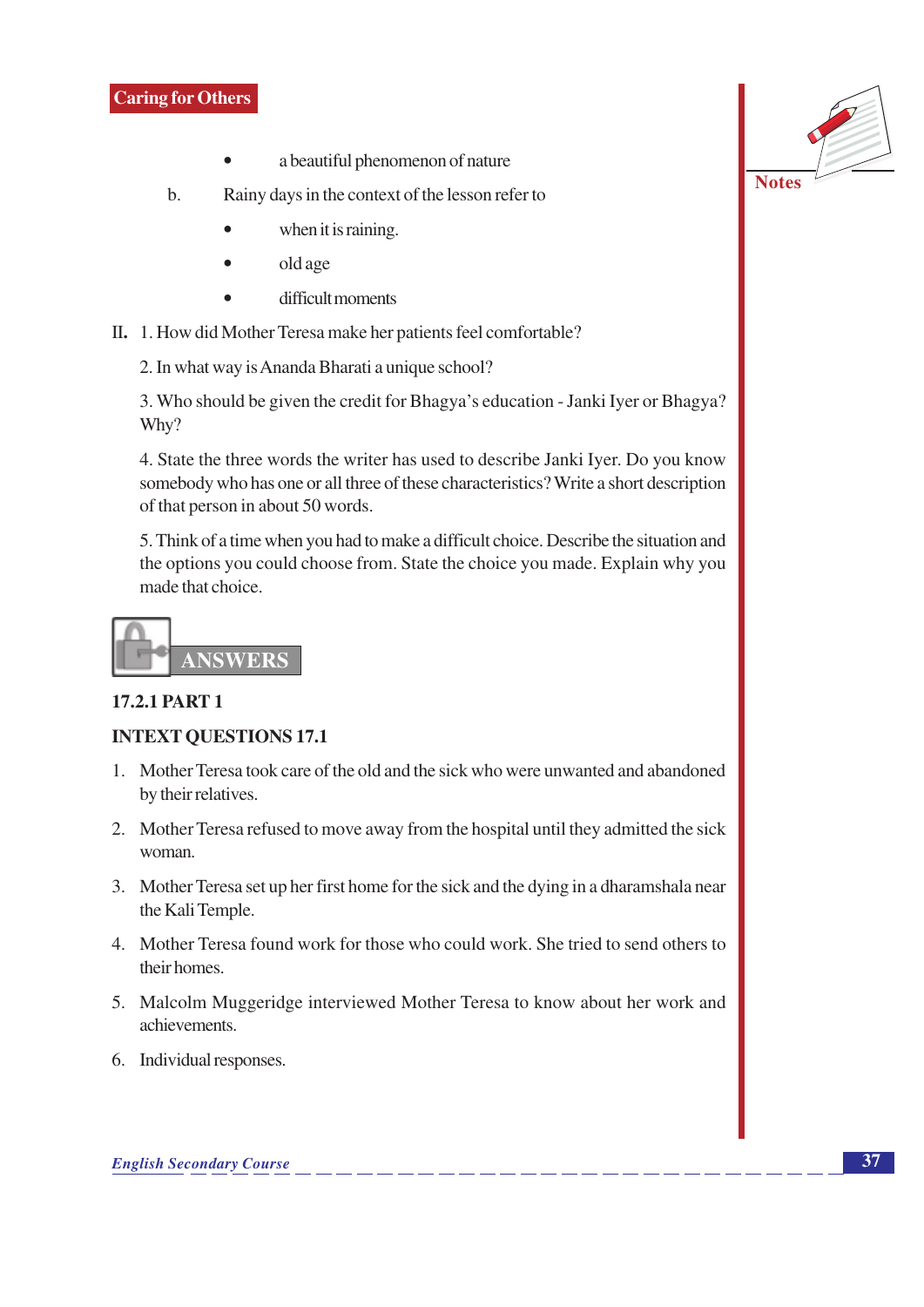

### **17.2.2 PART 2**

### **INTEXT QUESTIONS 17.2**

- 1. A seventy-year-old woman called Janki Iyer set up Ananda Bharati school for girls who worked as domestic helpers.
- 2. Ananda Bharati is a non formal school. It is not a formal and recognised educational institution. When the author says, "This is no non-formal education center" he means that Ananda Bharati is very serious about education just like a formal school. The teachers and the students work very hard to achieve their educational goals. The school has flexible methods and timings like a non formal institution, but it is as serious about studies as a formal school.
- 3. Janki Iver is a seventy year old soft-spoken and gentle woman who takes care of the needs of others. She takes over Bhagya's responsibility of looking after her little sister so that Bhagya can study. Janki Iyer is very serious about education for girls, and cannot tolerate carelessness about studies. She loves Bhagya and helps her but also scolds her when she comes late to the class. She is a very good manager and also very good at building huge social support for her school.
- 4. Young professionals help Janki Iyer to run the school. A computer professional helps with the school's accounts, a Linguistics professor teaches Hindi, another professor teaches English and another one teaches music. There are also some teachers from the less privileged class who work at the school.
- 5. a. A first generation learner is one who is the first in the family to receive education.
	- b. A well ordered mind is a balanced mind.
- 6. a.  $\mathbf{F}$ 
	- $h$ . F
	- $\mathcal{C}$  $\mathsf{T}$
	- $d_{\cdot}$ T
	- $\mathsf{T}$
	- f. F

### **17.2.3 PART 3**

### **INTEXT QUESTIONS 17.3**

1. Bhagya was a poor, ten-year-old girl. She had the responsibility of taking care of her two younger sisters. Bhagya also worked as a part time domestic helper. She was very keen to study and was a regular student at Ananda Bharati.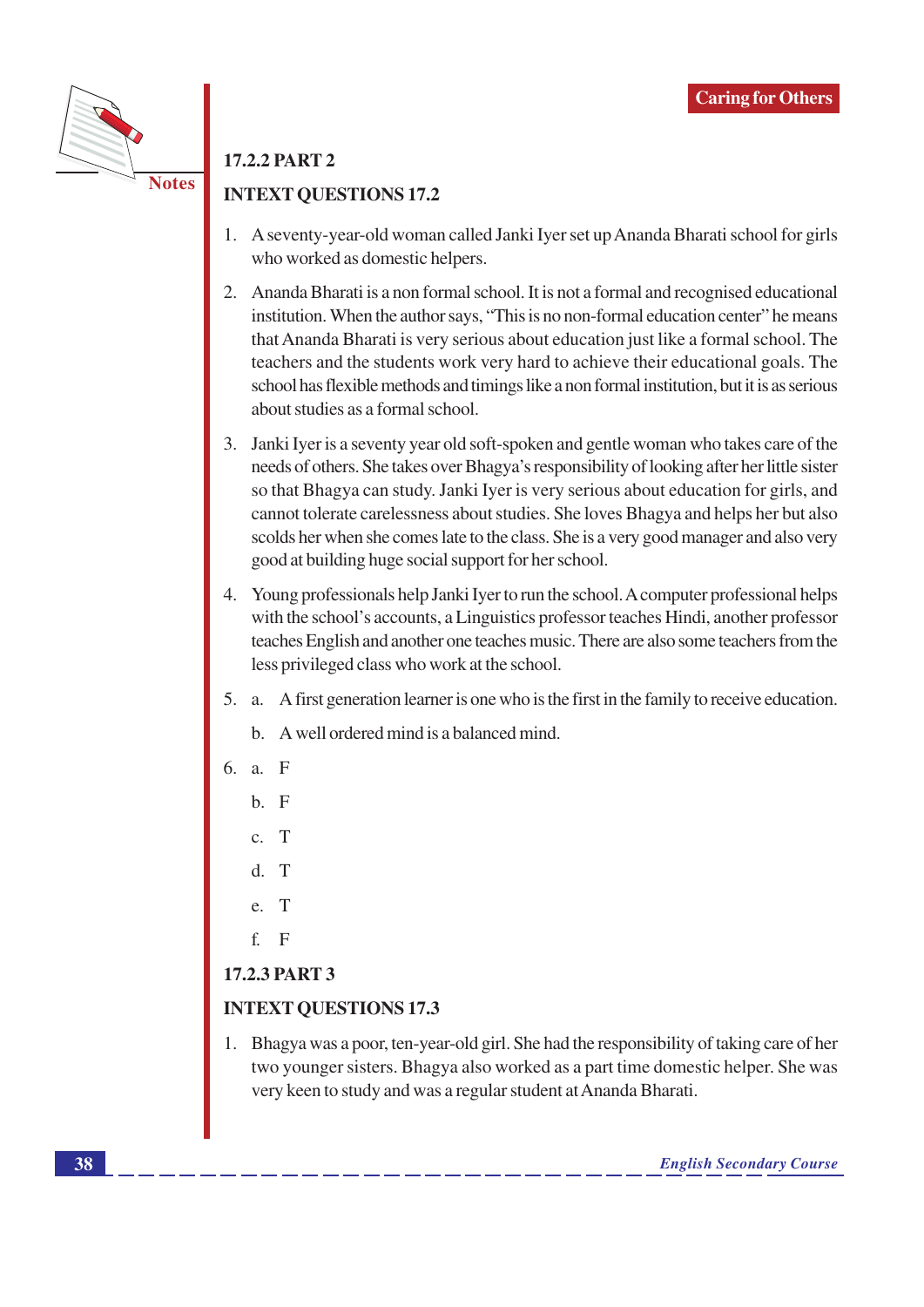- 2. Janki Iyer took care of Bhagya's baby sister, Swapna as soon as Bhagya came into the class. She kept the baby busy with playful activities to give Bhagya time to study.
- 3. As soon as Bhagya entered the class she shed off her responsibilities and began to enjoy school like any other child.
- 4. She started to work for the occupants of a newly constructed flat.
- 5. She bought a pair of slippers, green bangles and new clothes for herself.
- 6. Janki Iyer scolded Bhagya because she was late for class. Janki Iyer did not want Bhagya to neglect her studies.
- 7. For the work Bhagya did as a domestic helper she got money with which she could buy clothes, slippers and other pretty things. When she was offered more work as a domestic helper she knew that she would get more money for it but have less time to study and go to school. She liked school and she also liked all the things she could buy with the money she earned. She had to make a difficult choice between her studies and the money she could earn.
- 8. a. Bhagya decided not to accept the offer of more work as a domestic helper so that she would have time to study in the afternoon.
- b. Individual responses.

Suggested response: Her choice was remarkable because the money she could earn for the extra work was a big amount for her. To refuse such an offer was very difficult for a poor girl like her. It was a remarkable choice because she made it after thinking very clearly about her goals, and about what was more important to her – education or money.

### **17.3 LET US LEARN GRAMMAR**

- 1.  $a.$  after
	- **b** hefore
	- c. After
	- d while
	- e. when
- 2. Individual responses.
	- Suggested responses:
	- a. They go to their daughter's school when they are called for a meeting.
	- b. Bhavna shifted to Mumbai after she took up a job.
	- c. I had arrived at the platform before the train arrived.